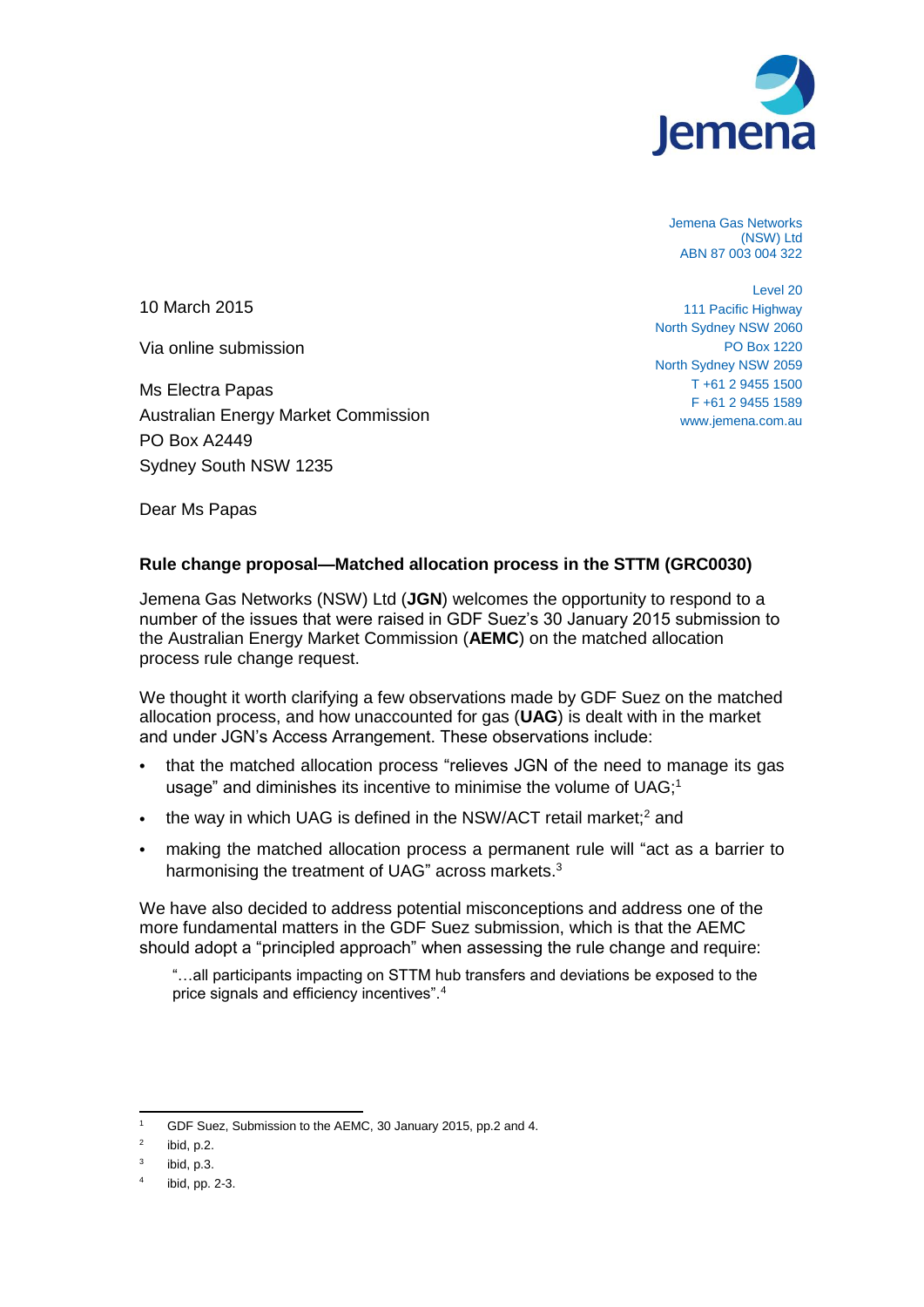## **Impact of the matched allocation process on JGN's incentives to minimise UAG**

On pages 2 and 4 of its submission, GDF Suez states that the matched allocation process "relieves JGN of the need to manage its gas usage" and diminishes the incentive JGN has to minimise the volume of UAG to "ensure that there are not excessive gas leaks, operating usage or meter errors causing unnecessary amounts of UAG". <sup>5</sup>

Contrary to GDF Suez's claim, the matched allocation process does not have any bearing on the incentives that JGN has to minimise the volume of UAG, nor does the matched allocation process relieve JGN of the need to manage physical system losses or ensure that meter errors do not cause unnecessary amounts of UAG. It is, as explained in JGN's original rule change proposal, just a mechanism that enables JGN to procure operational gas prior to the entry point of the STTM.

The incentive JGN has to minimise the volume of UAG and to ensure meter errors do not cause unnecessary volumes of UAG, can be found in the following instruments:

- section 3.5(D) of the current Access Arrangement, which contains a UAG incentive mechanism. Under this mechanism, JGN is provided an allowance for a quantity of UAG based on a target percentage rate of total network receipts (currently 2.34%).<sup>6</sup> If the actual UAG rate is above (below) the target rate, JGN will under (over) recover the costs of procuring operational gas. In effect, this mechanism provides JGN with a strong incentive to minimise the volume of UAG.
- schedule 1 of the Gas Supply (Consumer Safety) Regulation 2012, which imposes an obligation on JGN to test gas meters<sup>7</sup> and sets out the level of accuracy that gas meters must comply with. $8$  This regulation also sets out the penalty that JGN will be subject to if it knowingly allows a gas meter to be inaccurate.<sup>9</sup>

Importantly, neither of these instruments is affected by the operation of the matched allocation process.

## **Definition of UAG in the NSW/ACT retail market**

On page 2 of its submission, GDF Suez has raised some concerns about the way in which UAG is defined in the NSW/ACT retail market and noted the potential for this to result in other gas participants being left to make up the difference between the nominated quantity of UAG and the actual volume of gas used by JGN for operational purposes in a non-transparent manner.

In NSW, UAG is defined as the physical system losses (i.e. the difference between metered receipts and deliveries to/from the network).<sup>10</sup> For the purpose of the daily

<sup>-&</sup>lt;br>5 ibid,pp.2 and 4.

<sup>&</sup>lt;sup>6</sup> Under the proposed Access Arrangement for the 2015-20 regulatory period, JGN has proposed an overall UAG rate of 2.24%.

<sup>7</sup> Gas Supply (Consumer Safety) Regulation 2012, Schedule, 1, Part 3, Division 2 and 3.

<sup>8</sup> ibid, cl. 1(2)(b).

<sup>9</sup> ibid, cl. 11(3)(a).

Note that not all meters are read daily so an actual measure of daily physical losses does not exist. It is only when longer periods are considered that UAG can be measured.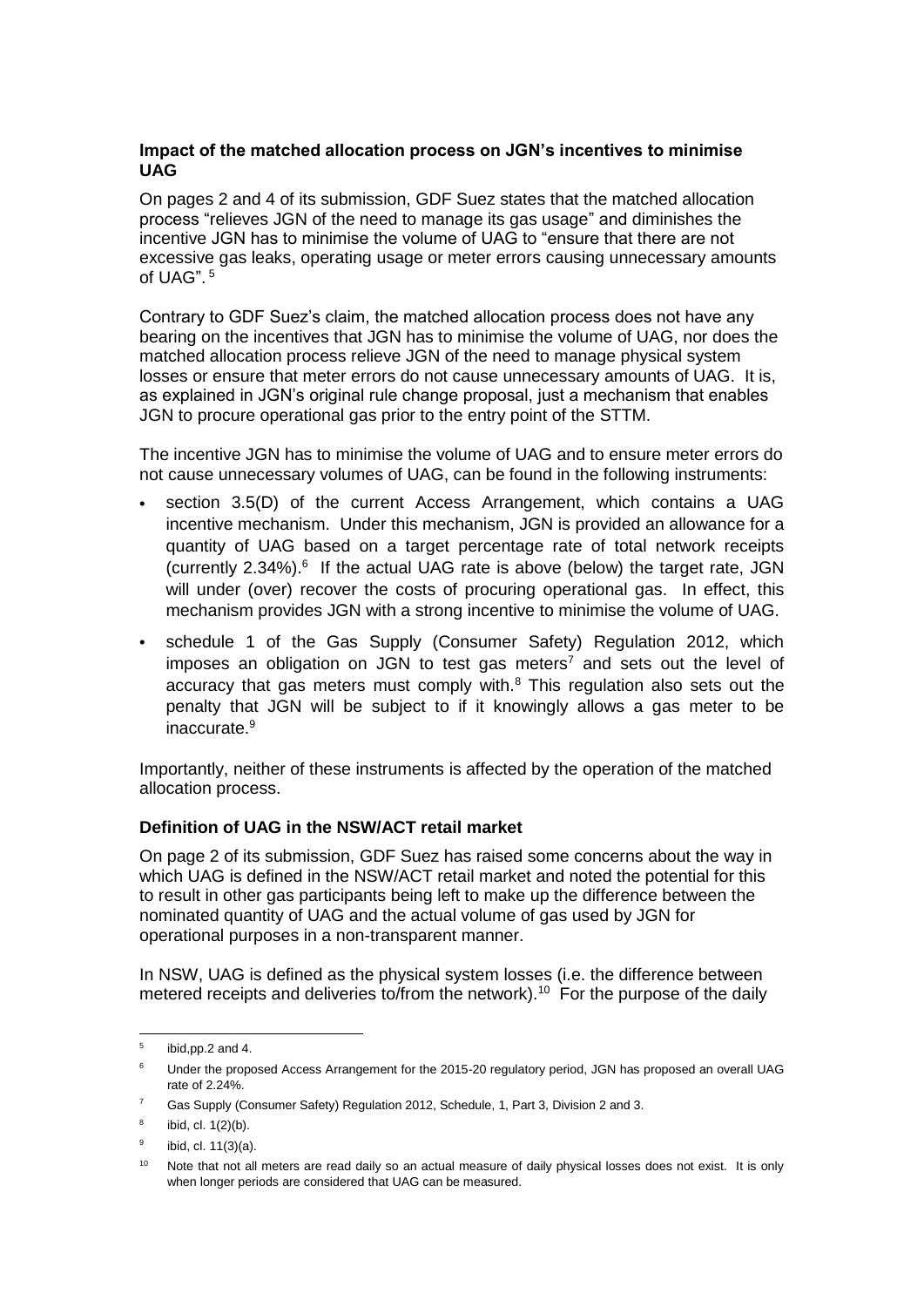retail market, a reasonable estimate is required to account for the daily UAG allocation. In the NSW distribution network, this estimate is provided by JGN and is typically derived having regard to physical losses that are expected to occur over the year and the seasonal profile for UAG.

Whether or not this is the right way for the NSW/ACT retail market to define and account for UAG is outside the scope of the matched allocation process and this rule change process.<sup>11</sup> It is worth noting though that, if UAG was redefined to represent all daily market uncertainties (rather than represented physical system losses) and daily UAG was calculated by allocating all of the daily market's settlement uncertainty to UAG, this would **not** provide an accurate measure of physical losses from the system. Such a change in definition would also warrant a review of the obligation to supply UAG to ensure that the cost of providing additional gas to account for daily market calculation and settlement uncertainties are not attributed to the network operator.<sup>12</sup>

## **Effect of the proposed rule change on harmonisation of UAG arrangements**

On page 3 of its submission, GDF Suez has contended that:

differences in trading arrangements in the facilitated markets are giving rise to:

"...a level of complexity on gas trading in Australia which increases operational costs and acts as a barrier to entry".

 making the matched allocation process a permanent rule would act as a barrier to the harmonisation of UAG arrangements.

The observations that JGN would make about these contentions are as follows. First, while JGN agrees that differences in some aspects of the design of the STTM and DWGM may affect parties operating in multiple markets, the matched allocation process is not one of those aspects, because:

- the only parties that are affected by this process are JGN, the MAA shipper, the MAA facility operator and AEMO; and
- the process of excluding the matched allocation quantities from the STTM occurs outside the market.

In other words, the matched allocation process has no bearing on the trading activities of STTM participants. JGN disagrees, therefore, with the inference that the matched allocation process adds to the complexity of trading in the Sydney STTM, increasing operating costs and/or acting as a barrier to entry to potential participants in the Sydney STTM.

Second, we note that the proposed rule does not act as a barrier to the UAG arrangements being harmonised. GDF Suez's submission simply contends that this will be the case. As outlined in JGN's 29 January 2015 submission, there are no provisions in the proposed rule that would prevent harmonisation from occurring if AEMO and the market, more generally, considered it appropriate.<sup>13</sup> JGN is,

 $11$ This is instead a matter that must be considered by AEMO under the retail market procedures.

<sup>12</sup> JGN has no control over the calculation processes or design algorithms used by the market and so cannot be incentivised to manage such variations. There would be extremely inefficient outcomes if the additional 'market errors' were to be allocated to JGN (a non-market participant) rather than market participants as they currently are.

<sup>&</sup>lt;sup>13</sup> JGN, Letter to Ms Electra Papas, 29 January 2015, p. 8.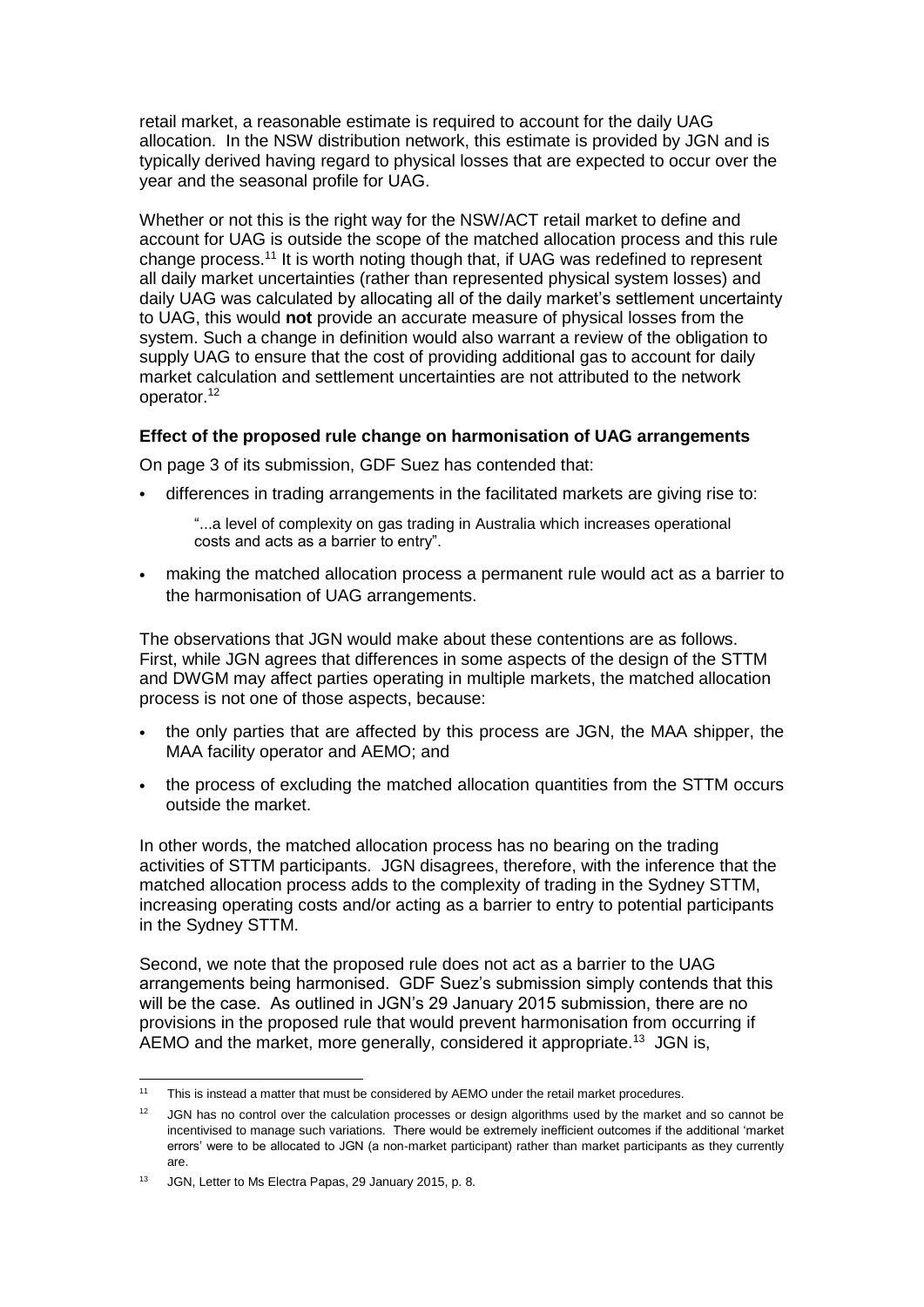therefore, of the view that no weight can be placed on GDF Suez's contention that the proposed rule will impede harmonisation.

Third, in expressing its preference for a transitional rather than a permanent rule, GDF Suez's submission does not appear to discuss the additional costs that JGN, the AEMC and other stakeholders will incur if, at the end of a five year extension, harmonisation has not occurred and JGN has to seek another rule change. As AGL pointed out in its submission, there is a real risk that harmonisation will not occur in the proposed extension period because it is perceived to be a lesser-order issue for gas market reform.<sup>14</sup> It is important, therefore, that due regard is had to the costs that would be incurred if another rule change has to be sought in five years' time when considering whether or not a permanent rule or a five-year extension is more consistent with the NGO.

## **"Principled approach" to assessing the rule change**

On page 3 of its submission, GDF Suez has proposed that the AEMC take a more "principled approach" to assessing the rule change and require all participants "impacting on STTM hub transfers and deviations be exposed to the price signals and efficiency incentives". At the same time, GDF Suez has acknowledged that the efficiency gains from requiring JGN to procure UAG through the STTM "would not be large" but has contended that this is the case with many elements of market reform. The concerns JGN has with this 'principled approach' are that it:

- distracts from the question the AEMC is required to consider when deciding whether or not to make a rule, which is whether the rule is likely to contribute to the achievement of the national gas objective (NGO);
- ignores the fact that JGN is not in a position to respond to the daily price signals provided by the STTM in the same manner as other STTM participants;<sup>15</sup>
- does not have any regard to the costs and risks that JGN would be exposed to if it were required to procure UAG through the STTM, the effects of which will ultimately be borne by STTM users and other end-users in the Sydney hub;<sup>16</sup> and
- overlooks the longer-term implications that the higher costs and risks associated with the STTM procurement option will have for both:<sup>17</sup>
	- the efficient utilisation of the network and natural gas services; and
	- the long-term interests of consumers.

We feel that the 'principled approach' proposed by GDF Suez is inconsistent with the rule-making framework and should, in JGN's view, be accorded no weight in the AEMC's consideration.

 $14$ <sup>14</sup> AGL, Submission: National Gas Amendment (Matched allocation process in the STTM) Rule 2014, p.2.

<sup>&</sup>lt;sup>15</sup> The reasons for this are explained in some detail on pages 11-12 of JGN's original rule change request and are also acknowledged on page 1 of AGL's 19 January 2015 submission.

<sup>&</sup>lt;sup>16</sup> A description of the costs and risks that JGN would be exposed to if it had to procure UAG through the STTM can be found in section 3.1 of JGN's original rule change request. In their respective submissions to the consultation paper, AGL and Lumo have both agreed that the STTM procurement option will result in higher procurement costs. See AGL, Submission: National Gas Amendment (Matched allocation process in the STTM) Rule 2014, 19 January 2015, p.1 and Lumo, Submission: GRC0030 Matched allocation process in the STTM, 29 January 2015,p.2 .

<sup>&</sup>lt;sup>17</sup> See page 18 of JGN's original rule change request for further detail.